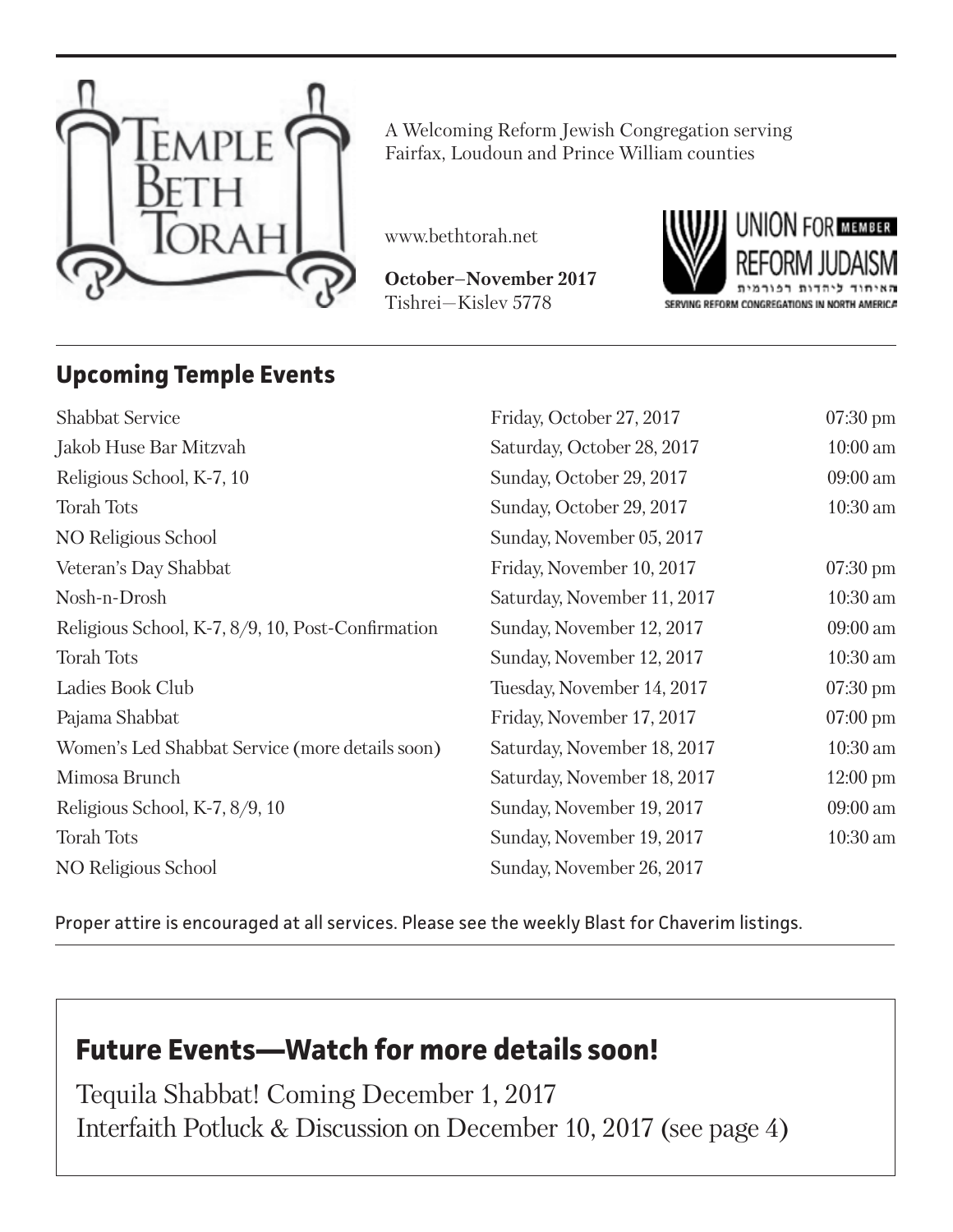## **Temple Beth Torah Contact List**

**Main Number & Mailing Address** Temple Beth Torah PO Box 2020 Centreville, VA 20122 Phone: (703) 263-2252

**President** Jayne Ayers (703) 803-3581 president@bethtorah.net

**Vice President** Marci Jerome (703) 961-9009 vicepresident@bethtorah.net (Calendar, Religious School)

**Treasurer** Mike Erstling (571) 224-8535 treasurer@bethtorah.net

**Recording Secretary** Debra Kabalkin (703) 722-6055 secretary@bethtorah.net (Sisterhood VP)

**Corresponding Secretary** Barbara Sutliff (703) 968-6852 correspond@bethtorah.net (Newsletter)

brotherhood@bethtorah.net

#### **Members at Large**

Jennifer Stawasz (703) 352-0153 events@bethtorah.net (Internal Events, B'nai Mitzvah Committee Co-chair) Cheri Kaplan (703) 449-8843 mematlarge1@bethtorah.net (Fundraising, Miscellaneous projects) Mike Thomas (571) 287-7796 mematlarge2@bethtorah.net (Building Logistics)

Joe Sutliff (703) 968-6852 marketing@bethtorah.net (Web Presence, Marketing)

**Rabbi** Kenneth Block (410) 459-6161 rabbiblock2@yahoo.com

**Cantor** Adam Davis (773) 362-4760 cantor@bethtorah.net **High Holidays**

Jeff Horner (703) 266-4921 highholidays@bethtorah.net

**Membership** Jennifer Harding (703) 938-4034 membership@bethtorah.net

**Ritual Committee Chair** Linda Sue Wever (703) 802-1713 ritual@bethtorah.net

**Care Committee Chair** Lori Kravchick (703) 830-4678 caringcommittee@bethtorah.net

**Sisterhood** Stacey Huse (703) 266-3037 sisterhood@bethtorah.net

**Brotherhood**<br>Open position

**Past President**  Linda Sue Wever (703) 802-1713

## **Directions to Building**

4212-C Technology Court, Chantilly, VA 20151

From Route 66: Get off at Route 28 North. Go North to Route 50 West. Travel west on Route 50. Turn left on Pleasant Valley Rd. Turn left on Lafayette Center Dr. Turn left on Technology Court.

#### **TBT Caring Committee**

Have you ever wondered how to notify the TBT Board of a life-cycle event? TBT is here to support you. Contact: Lori Kravchick at caringcommittee@bethtorah.net

#### **Chaverim Signup Reminder**

Please remember to sign up for Chaverim duties at http://www.signupgenius.com/go/8050e4aa8ac2aa64-temple We need everyone to sign up for two dates. Please help make our wonderful TBT services successful!

**Weather closures** will be announced via an Email Blast, on our Facebook page and posted on the home page of the website www.bethtorah.net. Please use your judgment, as weather conditions may vary depending on where you live.

The **Temple Beth Torah Yahrzeit Memorial Wall** is a way to honor the memories of our departed loved ones. It is displayed in our sanctuary. A light will burn next to their name on all yahrzeit and yizkor observances. The order form can be found on our website at www.bethtorah.net. Click on Make a Contribution on the top right of the Home page.



#### **Support TBT While Shopping on Amazon!**

From now on, before you start shopping on Amazon, start with the link on the bottom of the Temple Beth Torah home page at bethtorah.net. Amazon will contribute to TBT every time you make a purchase after using the link.

## **In this Issue**

| Events                       | page 1 |
|------------------------------|--------|
| President's Message          | page 3 |
| <b>Welcome NewMembers</b>    | page 3 |
| Cantor's Notes               | page 4 |
| Interfaith Potluck           | page 4 |
| Rabbi's Message              | page 5 |
| Torah Study with Rabbi Block | page 5 |
| Yahrzeit List                | page 6 |
| Ladies Book Club             | page 7 |
| Donations                    | page 7 |
| Religious School News        | page 8 |
| <b>Torah Tots</b>            | page 8 |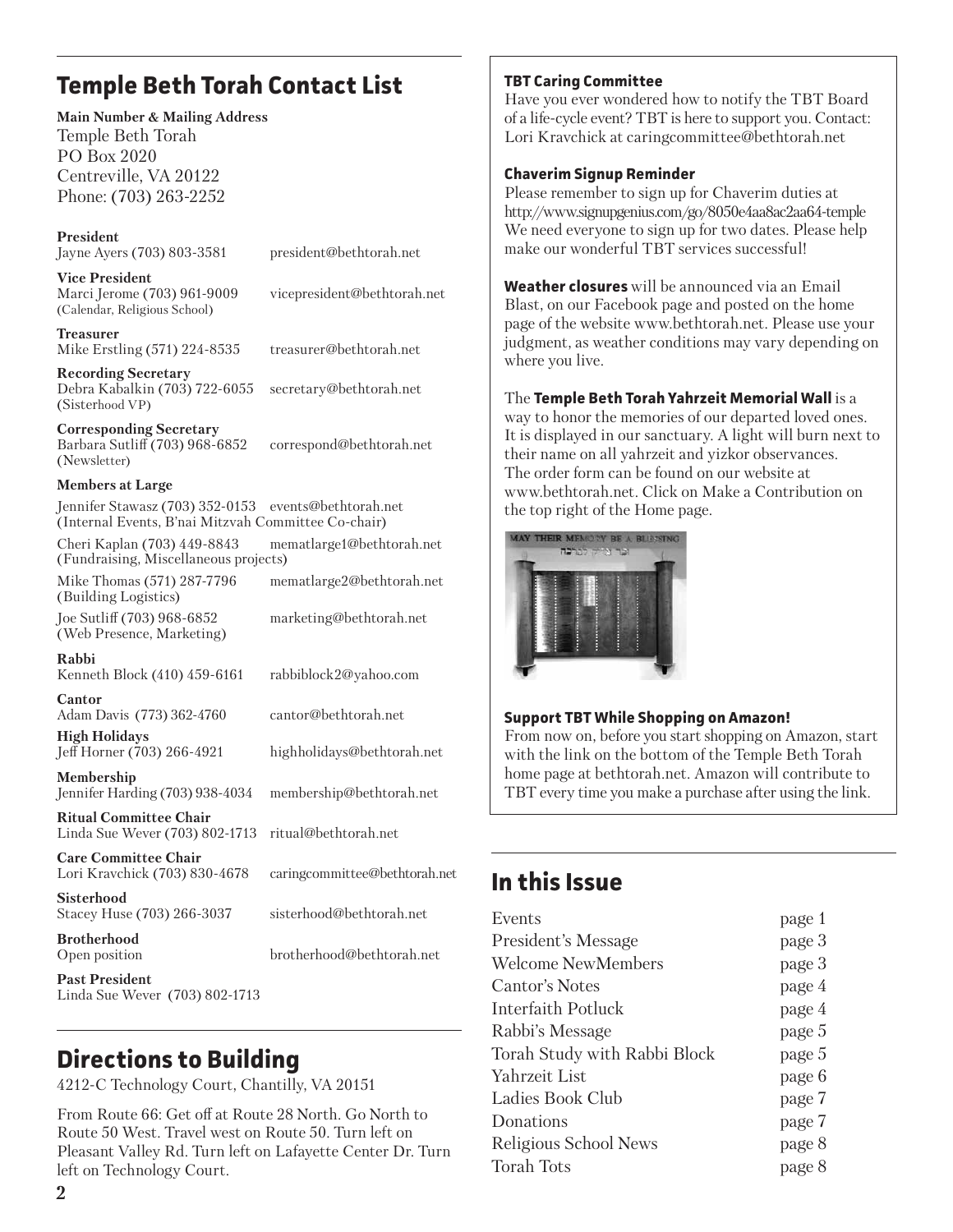## **A Message from President Jayne Ayers**

# Inventory—Cheshbon HaNefesh

*The following is the text of my remarks to the congregation at Rosh Hashanna services.*

L'SHANA TOVA! For those I haven't met, my name is Jayne Ayers and I am the TBT President.

#### *INVENTORY—Cheshbon HaNefesh*

It means many things to each of us. Right now, it has an unimaginable significance in Texas, Florida, Mexico and the Caribbean. I am glued to the news and keeping all of these people affected by the storms and earthquakes in my prayers.

In the world of Temple Beth Torah, it's an important word this time of year. We inventory our Religious School and our needs for the coming year. We inventory our building and make sure we have all the essentials. We inventory our members, their families and friends and make sure everyone is accounted for and welcomed for the High Holidays.

But what I find equally important are my personal inventories. Family members that are near and far. My husband, our children, my business, our home, our health insurance, our friends, our pets. My commitment to Judaism and Temple Beth Torah. The things I am most grateful for and those that are closest to my heart.

I have mentioned this before. I took a sabbatical from Judaism for a while. I was confused about what it meant to me. I took inventory of what I was missing by my absence from Judaism and decided I wanted to fill that void.

My Christian Grandmother was an amazing woman and probably the one person I learned the most from. She never stopped learning. And wasn't embarrassed by what she didn't know—she was excited by every new detail she picked up through her studies, politics and relationship with her faith.

At times, I am embarrassed by what I don't remember or know about our faith, but am more than grateful for what I am learning as I become more and more involved in our TBT family and re-introduced to our Jewish teachings and traditions.

As I reflect on the past year, I have quite a long list of things I would like to improve on for the upcoming year. Our traditions teach us that it is our responsibility—and through our deeds—to contribute to building a whole, just and compassionate world. I would like to make more of a difference—to help those in need and stand proudly for what I believe is right and important.

I DO feel that we, as a community, are mighty and strong. We CAN make a difference by our deeds. And of course, that starts right here at TBT. We are planning to increase the number of community service projects we participate in. We want to remind ourselves and instill in our children the importance of the work of Tikkun Olam.

We often ask for contributions. Not only in the form of money, but more importantly, in the form of time. It's not a

surprise we are a volunteer run organization. And there are many that are doing the majority of the work that it takes to keep our community moving forward.

As we begin the new Jewish year of 5778, and you take your own personal inventory—Cheshbon HaNefesh—we hope that you can commit to contributing at least your time to TBT. Even one hour a week or a month will make a big difference and will allow those that spend a great deal of their personal time, a bit of support and a much-needed hour of time for themselves or their

families. We are planning several events to outline our needs in hopes you will be able to help. We will be sure to let you know when these events are.

Donating time brings great joy to many of us. And involvement stirs a great dedication to our TBT Community. I wish each of you a sweet year filled with good health, fulfillment and much much peace.

L'Shanah Tovah

*—Jayne*

### **Temple Beth Torah extends a warm welcome to our new members:**

Lynn & Len Mark Jessica, Elliott, and Faye Pimentel Laura Veach Aaron Sulkin & Brittany Martz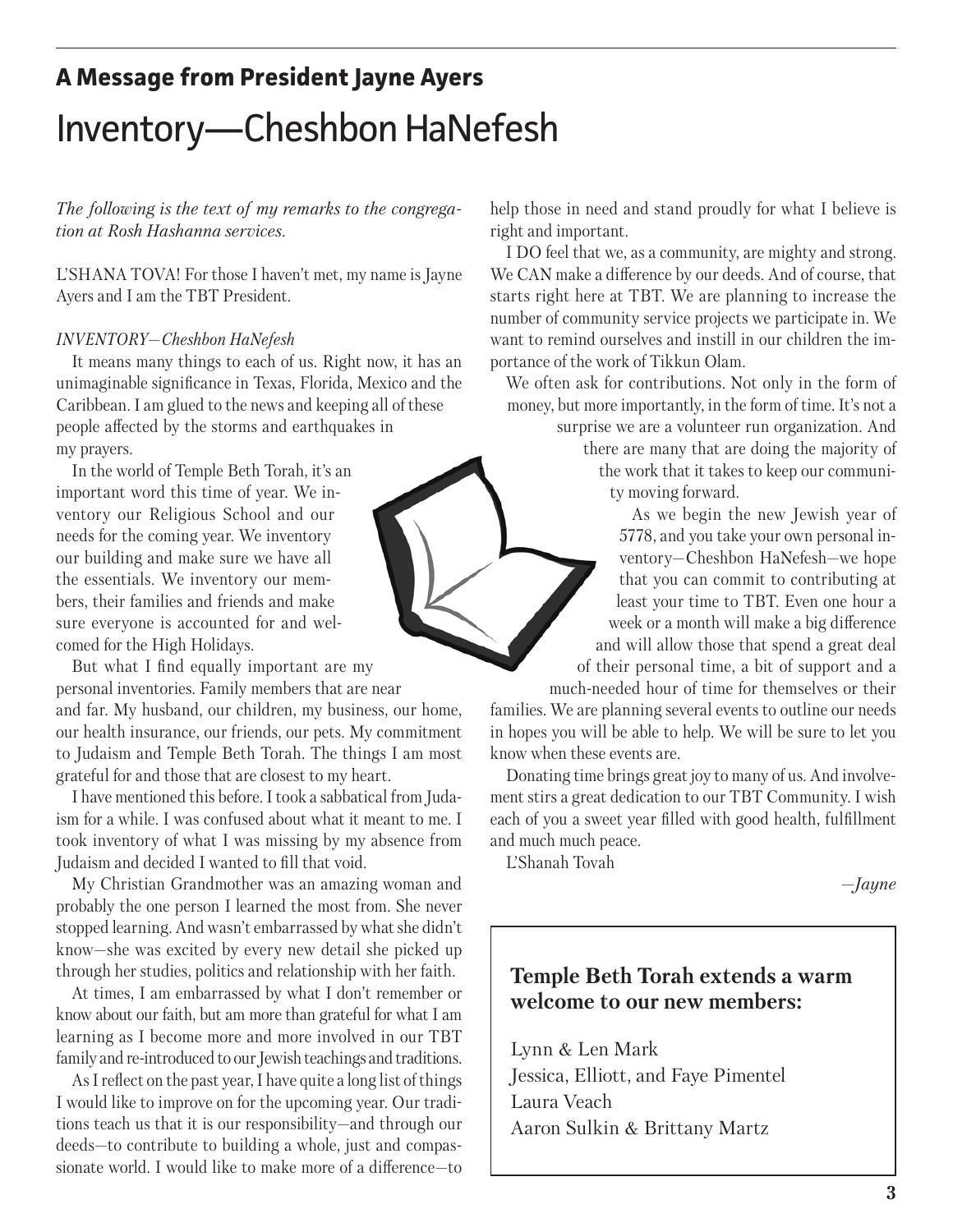# **Cantor's Notes** It's Tefilah Time

With the year underway, I've been getting to know many for the TBT families and notably, the students in our Religious School. Each Sunday, I'm privileged to engage students in Tefilah (prayer). Our weekly challenge in Reform congregations is to create a learning lab for students to explore spirituality and their role in Jewish communal life.

Tefilah time provides opportunities for sacred words in a foreign tongue to feel more familiar in our mouths. Its also a time to explore the meaning of these prayers, as well as how and what it means to have a spiritual life, what that sounds like and the role each of us can play in a community of peers.

To accomplish these aims, we've made minor modifications to Tefilah. While as with any changes, there may be some modest confusion among students,ultimately these will strengthen our students comfort, confidence, and competency in Jewish prayer.

For 7th graders with a Bnai Mitzvah on the horizon, the desire to practice leading is palpable. In reality Tefilah time prepares students to participate in one as a member of a Jewish community for all the days of their lives. Since younger grades also participate in Tefilah time, the format must accommodate a diversity of skill levels in the room. 4th graders are just learning to piece Hebrew letters into words.

Unfortunately, when 7th graders step up to the Bima to practice "leading" as a group, those being "led" are fewer in number, it allows less confident 7th graders to

## **Interfaith Potluck & Discussion: To Tree or Not to Tree?**



Come join us for an Interfaith Pot Luck dinner on Sunday, December 10th at 6:30 at TBT. Share ideas, swap tips or just start the holiday season with friends old and new. Whether your adjustment to an interfaith celebration was easy or complicated, you can help take the stress out or add to the fun. Please bring a dish to share or just show up—the whole family is welcome!

Contact Joe Sutliff at marketing@bethtorah.net

"hide" in the group's midst, whose fast pace leaves younger, less experienced students feeling lost.

A few small format tweaks are helping address these issues. First, our students are now seated together as a block in the pews, as a Cantor leads prayers facing them assisted by a selected student for each. This allows the Cantor to offer explanations, interpretations and lets students ask questions and offer insights to the group.

Now when called up to lead a prayer, students will do so at the side the Cantor, and in front of a sizeable, real congregation that includes their most competent peers, as it will be at their Bnai Mitzvah. Their peers, knowing they will soon do so as well, have more impetus to participate as they never know when they may be asked to lead. This in turn models for younger students who see, hear and eventually gain their growing confidence. Standing shoulder to shoulder with friends, reciting the words of our people, students experience what it is like to be part of a Jewish spiritual community.

In 30 short minutes, it is impossible to cover an entire morning service, and so each week we cover a slightly different set of prayers. Over the course of the year we will cover most of those that are part of TBT's standard format using our standard melodies. Still, one of hallmarks of Reform Jewish practice is adopting new melodies to reflect the aesthetics of the times. Over the course of the year, Tefilah time lets us hear a variety of melodies they will hear at summer camps, eventually Hillels and throughout their Jewish lives.

Pure recitation, however, is not the goal, as it precludes some important educational opportunities. Tefilah time offers a chance to apply Hebrew reading skills learned in the classroom. It is also an opportunity to explore the feelings about the words being said. For Jewish prayer is to take hold in our students' hearts, we have to spend time making our prayers meaningful.

Each week, we'll rotate our focus onto a specific prayer, its translation and interpretation offered by our Reform siddur (prayerbook). More importantly, we'll tease our the personal meaning each of our students carry within them. Tefilah time provides safe space to explore this territory of spirituality, ask questions, and articulate their feelings. This is critical to their spiritual growth, and to do it together, in front of and with the support of fellow students is truly a remarkable gift to our children.

Already, we've received good feedback about these adjustments to Religious School Tefilah. All parents and congregants as welcome to join us Sundays at noon to participate. Who knows, you might learn something!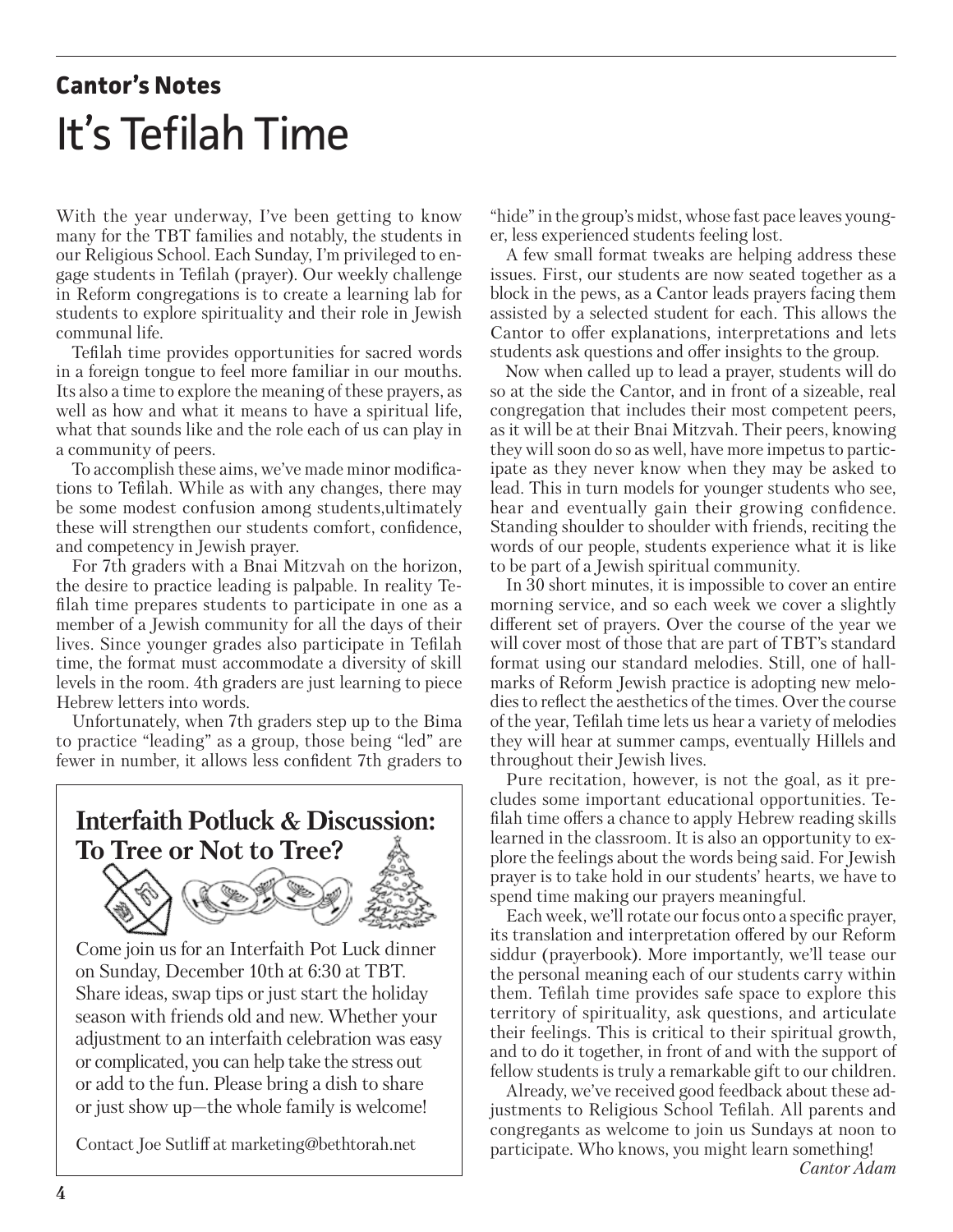# **A Message from Rabbi Kenneth Block** A Great Miracle Here & There

We all recognize what the letters on the dreidel mean. A great miracle happened there, if we are in Israel, here is substituted for, there. The Torah and the Hebrew prophets make it more than clear that "you shall not treat God as a Magician." When we believe and then act that by following the ritual and then reciting our prayers in a narrowly prescribed manner God will be moved to grant our wish, we are, indeed, treating God as a Divine Magician.

It is rare that we think of a miracle as anything but magic. Watching Monday Night Football, Washington vs Kansas City, the Chiefs' 29-20 win over the Redskins demonstrates the truth of this statement. According to the announcers we witnessed one miracle after another until finally God's favorite team won.

Hubris is not a strong enough word to describe our belief and practice that our words can persuade God to intervene, preventing us from being shot, or sparing our house from destruction, or carrying a football directly into a receiver's hands.

Rabbi Harold Kushner states it succinctly, "if such prayers worked, no one would ever die, because no prayer is offered more sincerely than a prayer for life, for health and recovery from illness, for ourselves and for those we love…. People who pray for miracles usually don't get miracles any more than children who pray for bicycles, good grades, or girlfriends get them as a result of praying."

If miracles are not the same as magic what are they? We return to Chanukah for our answer. The battle cry of the Hasmoneans came from the prophet Zachariah chapter 4 verse 6: "Not by might, not by power, but by my spirit says the Lord of Hosts". A miracle occurs when we put hubris aside and allow our spirit to be guided by God's spirit. Shakespeare said it best: "there's the rub". Putting aside the ego and letting God's spirit guide us is truly a miracle.

When we pray for courage, for strength to bear the unbearable, for grace to remember what we have left instead of what we have lost, we often find our prayers answered. The true miracle is in the discovery that we have more strength, more courage than we ever thought we had.

We believe in miracles! For us, an unexpected turning point in our experience of life is a miracle insofar as it transcends our understanding. How can it be that the Maccabees overpowered the massive Syrian-Greek army? How can it be that the modern State of Israel, surrounded by hostile Arab countries on all sides, continues to exist? David Ben-Gurion was fond of explaining Israel's existence as a miracle: "Anyone who doesn't believe in miracles is not a realist."

The miracle lies in the attempt to do what cannot be

done, to overcome odds, to remain optimistic even in times of darkness, to strive for success when there is every reason to doubt. The miracle is not in the magic of wishes come true, but rather in the strength of letting God's spirit guide us rather than letting our ego guide us. The miracle was not in the Maccabees' defeat of the Syrian-Greek army: it was in the battle cry "Not by might, not by power, but by my spirit says the Lord of Hosts"

A prayer, a wish, can not control the actions of an individual whether he holds a football or a gun, the course of a storm, or the outcome of a relationship. A miracle can occur when we decide who should hold a gun or a football, when the storm is over we use our resources to rebuild, when we deal with our relationships.

The wonder that life can be what we never thought it could be, and the wonder that we have the strength of spirit emerge from darkness into light…. That's a miracle!

### **Reclaiming the** *Holy Land* **for the Jewish People**

Presented by Rabbi Block—meets once a month on Wednesday nights.

Once again the Temple Mount is at the center of an Israeli Palestinian crisis. Our Wednesday night study group will explore how we arrived at the continuing conflict between Israel and the Palestinian State. Even though we are studying a history each class will be self contained so that you do not need to obligate yourself for every class.

The September 6th class will explain the one event that created the entire mess that has resulted in the Arab Spring; the Sunni Shia conflict; Israel vs Palestine; the movement for Kurdish independence; the Iranian incursions; and more. Plan on attending to understand why the Sykes-Picot Agreement, also called Asia Minor Agreement, (May 1916), a secret convention made during World War I between Great Britain and France, with the assent of imperial Russia, resulted in the dismemberment of the Ottoman Empire thus creating this mess.

Never heard of the *Sykes-Picot Agreement*? All the more reason to attend. When you leave class on the 6th what is happening in the Middle East will be crystal clear and why solving the conflicts is so thorny.

The tentative dates are: **October 18**, **November 1**, **December 6**, **January 3**, **February 7**, **March 7**, **April 4**, **May 2**, & **June 6**. The blast will keep you current.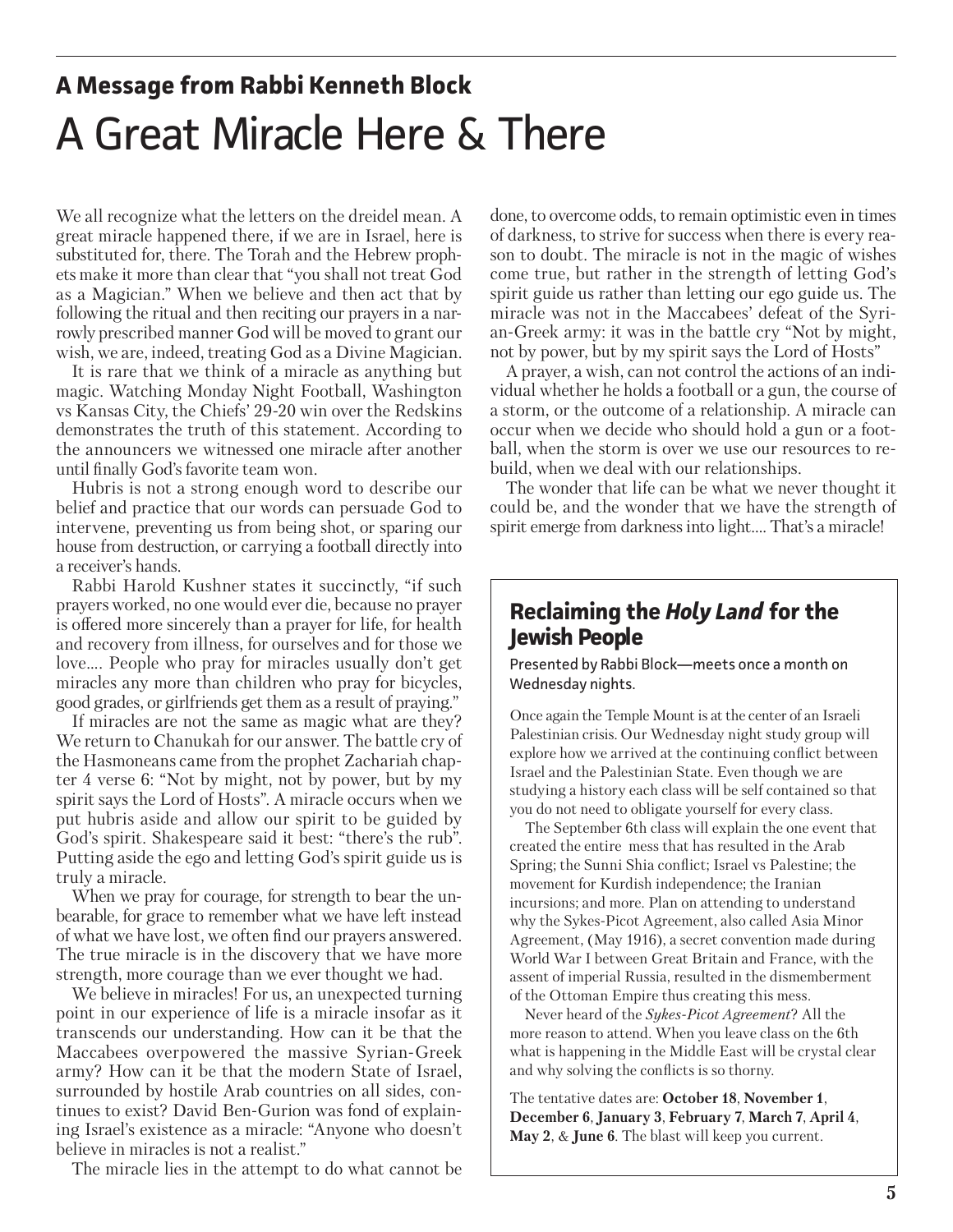## **In Rememberence**

| Congregant(s)                | Remember              | Relationship                   | Date of Death | <b>Hebrew Date</b> | <b>When Hebrew</b><br>Date Occurs |
|------------------------------|-----------------------|--------------------------------|---------------|--------------------|-----------------------------------|
| Devin & Mac McCrory          | Julia Grosberg Karten | Grandmother of Devin           | 10/5/02       | 29 Tishrei 5763    | 10/19/17                          |
| Ina Mayer                    | Robert Mayer          | Husband of Ina                 | 10/6/89       | 7 Tishrei 5750     | 9/27/17                           |
| Deborah Mayer & Todd Hillman | Robert Mayer          | Father of Deborah              | 10/6/89       | 7 Tishrei 5750     | 9/27/17                           |
| Lori & Eric Kravchick        | Fay Kravchick         | Grandmother of Eric            | 10/12/85      | 27 Tishrei 5746    | 10/17/17                          |
| Barbara & Joseph Sutliff     | Sylvia Thal           | Aunt of Barbara                | 10/12/15      | 29 Tishrei 5776    | 10/19/17                          |
| Gerry Chelnik                | Bernhard Hemmendinger | Brother of Gerry               | 10/15/95      | 21 Tishrei 5756    | 10/11/17                          |
| Gerry Chelnik                | David Chelnik         | Husband of Geraldine           | 10/18/11      | 20 Tishrei 5772    | 10/10/17                          |
| Kathleen & Matt Kestenbaum   | Philip F. Acker       | Grandfather of Matt            | 10/18/01      | 1 Cheshvan 5762    | 10/21/17                          |
| Melissa & Jay Margolis       | Max Margolis          | Grandfather of Jay             | 10/19/72      | 11 Cheshvan 5733   | 10/31/17                          |
| Melissa & Jay Margolis       | Herman Silber         | Grandfather of Jay             | 10/23/95      | 29 Tishrei 5756    | 10/19/17                          |
| Andrea & Daniel Rosenthal    | <b>Tessie Gomels</b>  | Grandmother of Andrea 10/25/13 |               | 21 Cheshvan 5774   | 11/10/17                          |
| Elizabeth & Stephen Ward     | Julius G Hirsch       | Father of Elizabeth            | 10/27/05      | 24 Tishrei 5766    | 10/14/17                          |
| Barbara & Joseph Sutliff     | <b>Stanley Akers</b>  | Uncle of Barbara               | 10/29/77      | 17 Cheshvan 5738   | 11/6/17                           |
| Anne & Michael Beaudreau     | Ashby Alexander Byrd  | Father of Anne                 | 10/30/06      | 8 Cheshvan 5767    | 10/28/17                          |
| Debra & Darin Kabalkin       | Jacob Bienstock       | Father of Debra                | 11/3/14       | 10 Cheshvan 5775   | 10/30/17                          |
| Lisa & Eric Desman           | Herbert Desman        | Father of Eric                 | $11/5/2014*$  | 13 Cheshvan 5775   | 11/2/17                           |
| Josie & David Barondess      | Harry Spiegel         | Uncle of David                 | 11/7/76       | 14 Cheshvan 5737   | 11/3/17                           |
| Barbara & Joseph Sutliff     | Esther Ruth Polen     | Cousin of Barbara              | 11/13/98      | 24 Cheshvan 5759   | 11/13/17                          |
| Gerry Chelnik                | Morris M Hemmendinger | Father of Gerry                | 11/17/66      | 4 Kislev 5727      | 11/22/17                          |
| Ina Mayer                    | Daniel Teller         | (Second) Husband of Ina        | 11/23/05      | 21 Cheshvan 5766   | 11/10/17                          |
| Heidi & Robert Hirsh         | <b>Betty Kramer</b>   | Grandmother of Heidi           | 11/24/01      | 9 Kislev 5762      | 11/27/17                          |
| Lori & Eric Kravchick        | Max Kravchick         | Grandfather of Eric            | 11/25/97      | 25 Cheshvan 5758   | 11/14/17                          |
| Sarah & Dave Weintrob        | <b>Ruth Weiss</b>     | Grandmother of Dave            | $11/30/2012*$ | 17 Kislev 5773     | 12/5/17                           |

\*After sunset

Additions and corrections to the yahrzeit list may be sent to yahrzeit@bethtorah.net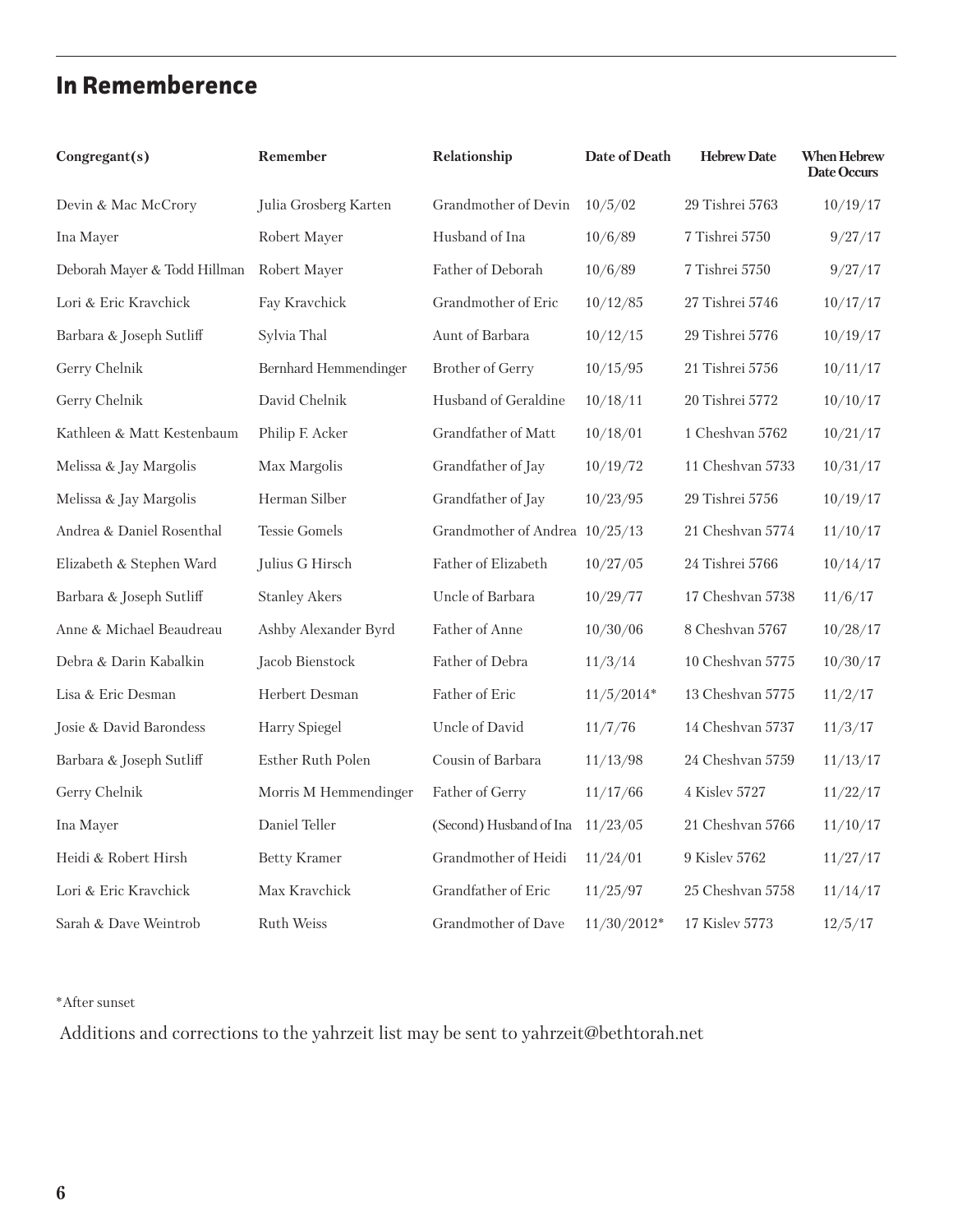## **TBT Ladies Book Club**

Please join us for this "pot-luck" style book club that meets every *other* month on the second Tuesday of the month at 7:30PM. This club is open to all TBT women. Plan to bring a drink or appetizer to share! Our book for the November 14th meeting is *After Anatevkah* by Alexandra Silber. You don't have to read the book to enjoy book club! Contact Beth Thomas at mbtjthomas@gmail.com.



## **Thank you for Your Donation**

Bruce & Elizabeth Brotman In Loving Memory of Victoria Brotman Roberta & Ronald Milberg TBT Events Donation Mary & Joshua Rosenthol In Honor of the Horners for the wonderful job they did with Dara's Bat Mitzvah Ken & Susan Fried In Loving Memory of Leonora Lunsford Barry & Lee Linchuck In Honor of Joanne's Bat Mitzvah Aileen Stein In Honor of Joanne's Bat Mitzvah Dorothy & Donald (John) Lewy In Loving Memory of Lawrence Lewy and Miriam Lewy Jayne Ayers & Tye Jurgensen In Loving Memory of Edna Ayers Jayne Ayers & Tye Jurgensen In Loving Memory of Kenny Ayers Jayne Ayers & Tye Jurgensen In Loving Memory of Mickey Katz Elizabeth & Stephen Ward In Loving Memory of Julius G. Hirsch Dorothy & Donald (John) Lewy High Holiday Donation Roberta & Ronald Milberg High Holiday Donation Geraldine Chelnik High Holiday Donation Darcy & Joanne Wertz High Holiday Donation Ina Mayer High Holiday Donation Linda Mitchell High Holiday Donation Todd Hillman & Deborah Mayer High Holiday Donation Linda Sue Wever High Holiday Donation Michael & Kathyrn Erstling High Holiday Donation Howard & Gail Sulkin High Holiday Donation John & Jennifer Harding High Holiday Donation David & Josie Barondess High Holiday Donation Bruce & Elizabeth Brotman High Holiday Donation Matt & Kathleen Kestenbaum High Holiday Donation Ronald & Beth Glaser High Holiday Donation **Jeff & Mary Horner** High Holiday Donation Jeffrey & Daria Parnes High Holiday Donation Barbara & Joe Sutliff High Holiday Donation James & Lisa Sinsheimer High Holiday Donation for Music Fund Ronald & Roberta Milberg High Holiday Donation for Marketing Outreach Ina Mayer In Loving Memory of Robert M. Mayer